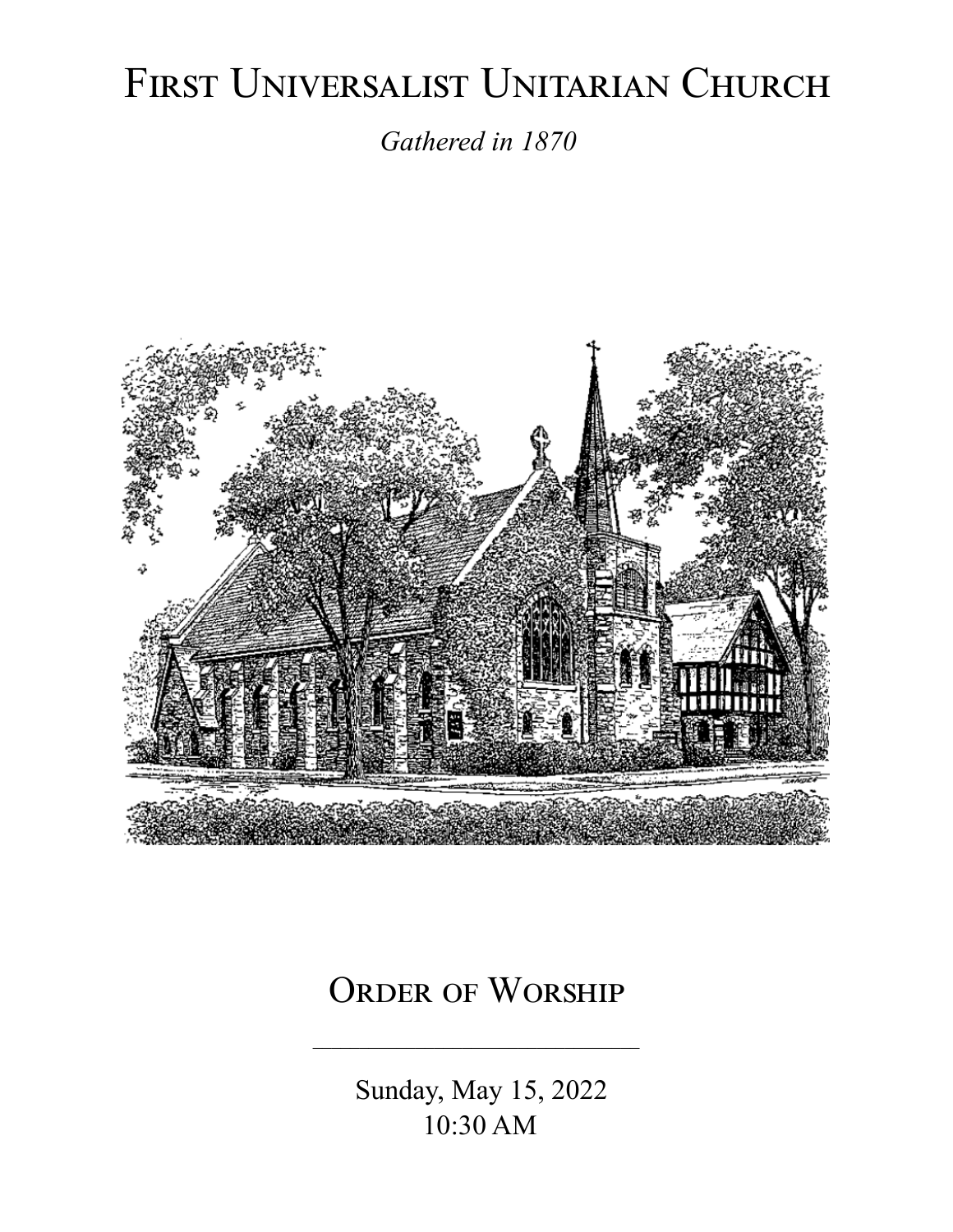# Order of Worship

#### **BELLCHIME**

**PRELUDE** 

"Simple Gifts" *trad. Shaker song, arr. Aaron Copland*

#### WELCOME AND ANNOUNCEMENTS

#### Lighting of the Chalice

**We light this chalice for the light of truth, the warmth of love, and the fire of commitment. We light this symbol of our faith as we gather together.**

\*Gathering Hymn No. 214 "Shabbat Shalom"

\*Affirmation

**Love is the doctrine of this church: The quest of truth is its sacrament, And service is its prayer. To dwell together in peace, To seek knowledge in freedom, To serve human need, To the end that all souls shall grow into harmony with the Divine— Thus do we covenant with each other.**

\*Doxology

**From all that dwell below the skies Let songs of hope and faith arise; Let peace, good will on earth be sung Through every land, by every tongue.**

Story for All Ages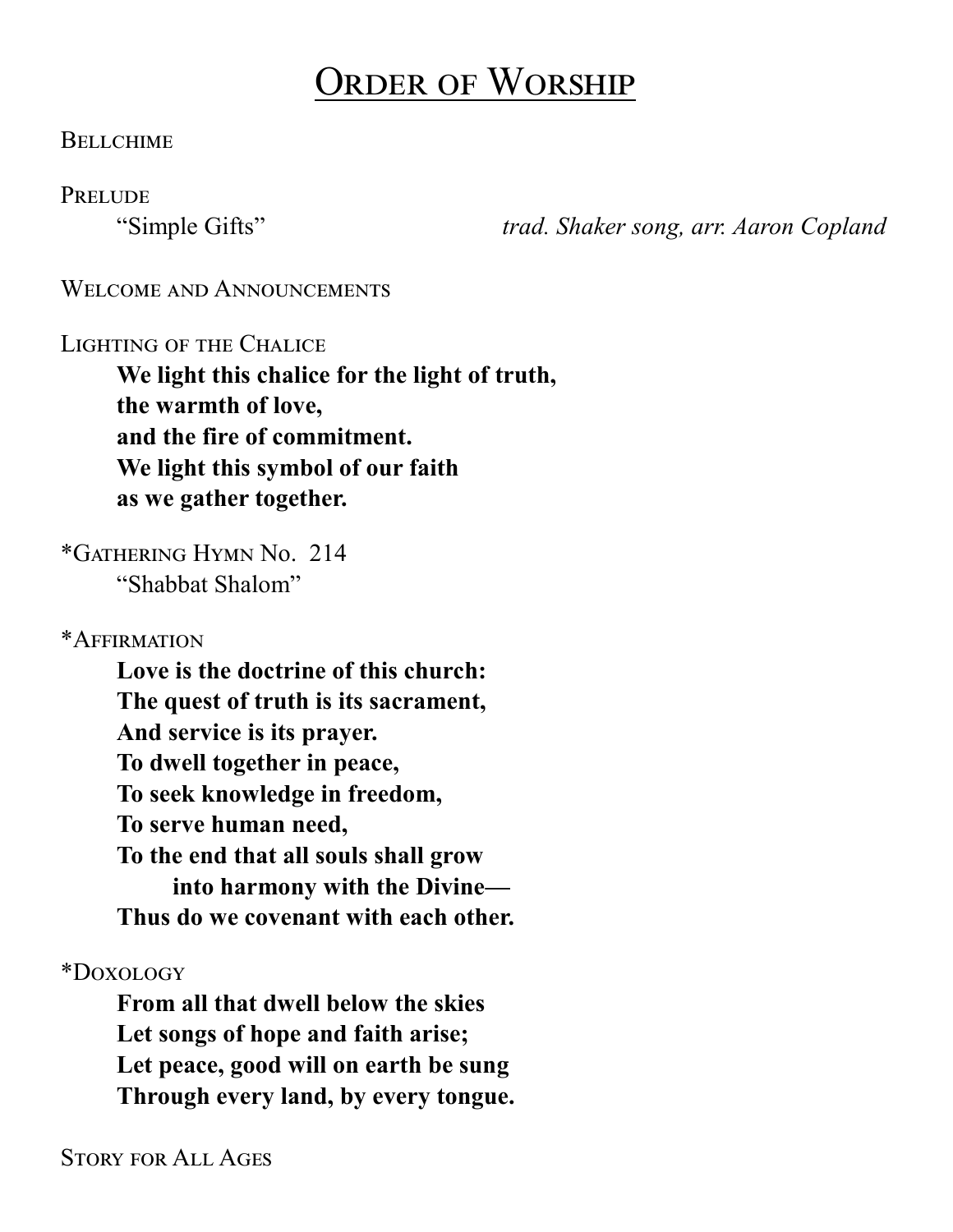| <b>CHILDREN'S SONG</b><br>May peace surround you,<br>May love surround you,<br>As you go, as you go,<br>As you go on your way. (Repeat) | Juliana Nord  |
|-----------------------------------------------------------------------------------------------------------------------------------------|---------------|
| <b>OFFERTORY</b>                                                                                                                        |               |
| "Waters of Dawn"                                                                                                                        | Paul A. Tate  |
| PRAYER AND SILENT MEDITATION                                                                                                            |               |
| <b>PRAYER HYMN</b> <i>(located in program notes; sung by the congregation, seated)</i><br>"When We are Singing"                         |               |
| <b>READING</b>                                                                                                                          |               |
| Revelation $21:1-6$                                                                                                                     |               |
| <b>MUSIC MEDITATION</b>                                                                                                                 |               |
| "Gnoissienne No. 5"                                                                                                                     | Erik Satie    |
| <b>READING</b>                                                                                                                          |               |
| From Lost in the Cosmos: The Last Self-Help Book                                                                                        | Walker Percy  |
| <b>SERMON</b>                                                                                                                           |               |
| "Everyone Needs a Village"                                                                                                              |               |
| CLOSING HYMN No. 1018<br>"Come and Go With Me"                                                                                          |               |
| <b>BENEDICTION</b>                                                                                                                      |               |
| <b>POSTLUDE</b>                                                                                                                         |               |
| "All You Peoples, Clap Your Hands"                                                                                                      | Edward Eicker |